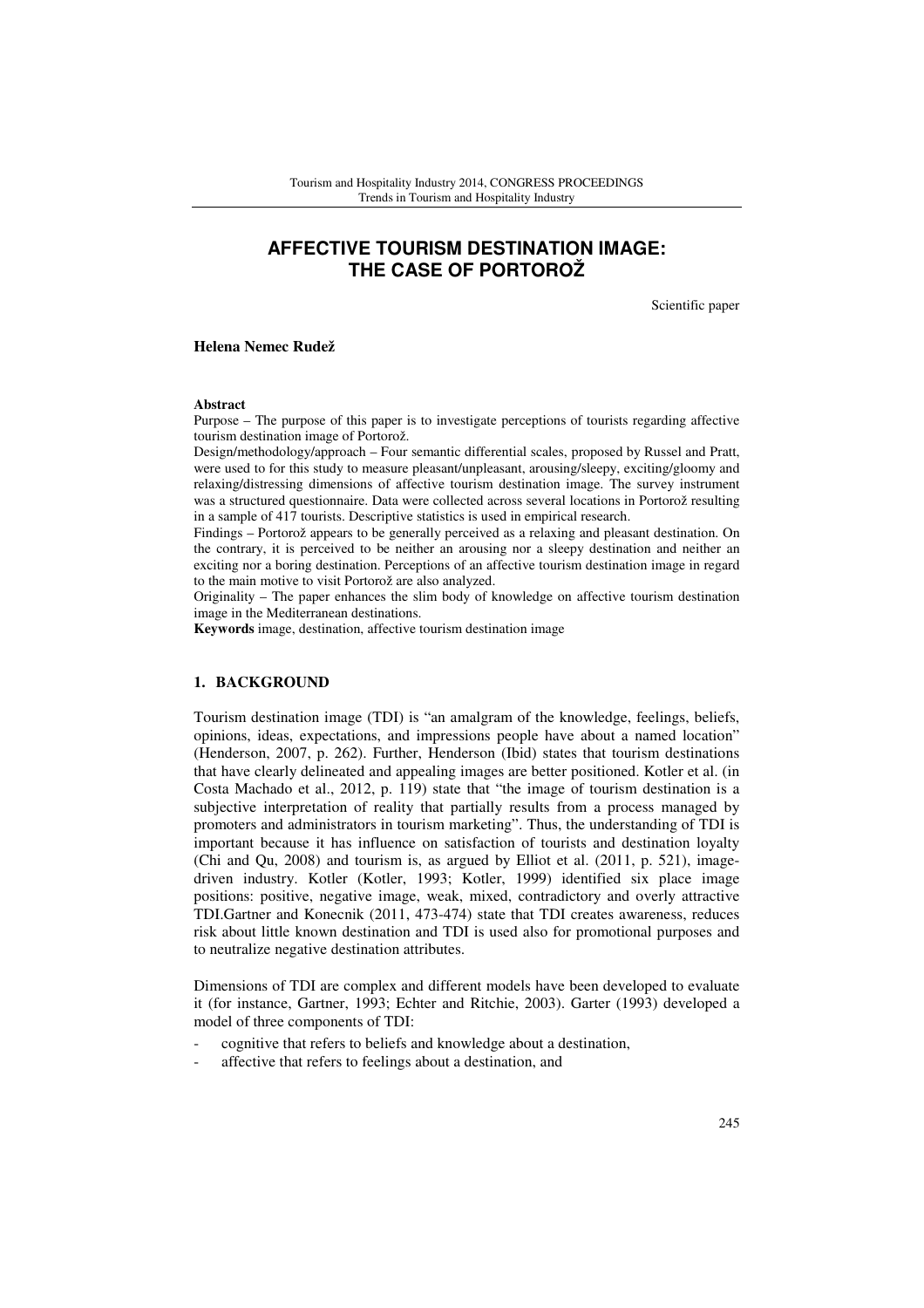- conative that refers to a combination of images developed during the cognitive stage and evaluated during the affective stage.

The model is widely accepted and there is a vast body of research in this area. Measurement of affective TDI, based on four affective characteristics, was firstly applied to destinations by Baloglu and Brinberg (1997). It was developed on Russell and Pratt (1980) affective responses to physical environment and places. The four proposed affective characteristics of destination used on semantic differential scales are: pleasant/unpleasant, relaxing/distressing, arousing/sleepy, exciting/gloomy; however, only two dimensions are needed to adequately represent the affective TDI: pleasant/unpleasant and arousing/sleepy or exciting/gloomy and relaxing/distressing. Baloglu and Brinberg (1997) argue that exciting is a combination of pleasant and arousing and relaxing is a combination of pleasant and sleepy. Other studies widen the dimensions of affective TDI including "fun" and "comfortable" dimension for ski destinations (Kim and Perdue, 2011) and "scary" dimension for gaming tourism destination (Kneesel et al., 2014).

Affective TDI is a subject of a great interest among academics. There are many pieces of recent research on affective TDI (for instance, Wang and Hsu, 2010; Kneesel et al., 2011; Prayag and Ryan; Kim and Perdue, 2011; Hung and Petrick, 2011; Chew and Jahari, 2014), but just few older pieces of research are focused on the Mediterranean destinations (Baloglu and Brinberg, 1997; Baloglu and McCleary, 1999, Assaker and Hallak, 2013). However, there is a lack of recent research of affective TDI in the Mediterranean destinations. Affective TDI is proved to be important destination positioning tool (Baloglu and Brinberg, 1997) and has a significant impact on tourist loyalty (Zhang et al., 2014).

So far, some pieces of research have been made on affective TDI in relationship to tourists' characteristics, travel and perceptions (for instance, Haubl, 1996; Orbaiz and Papadopoulos, 2003; Elliot et al., 2011). Motivations to visit a destination has been researched in the context of affective TDI by Beerli and Martin (2004) who found that some motivations (knowledge and relaxation) are related to affective TDI, while other motivations (entertainment and prestige) are not.

The main aim of the study is, firstly, to analyze the affective TDI based on the perceptions of tourists in the Mediterranean destination Portorož and, secondly, to analyze the affective TDI in relation to the main motive to visit a destination. The study is limited to the low season during autumn and winter.

## **2. RESEARCH QUESTION AND METHOD**

The present paper investigates affective TDI in general and in relation to the main motive to visit a destination. Portorož, a small destination in Slovenia, is undertaken as a case study. It has tried to develop a modern concept of a seaside destination and attract different segments of tourists (Nemec Rudež et al., 2013). The research question is: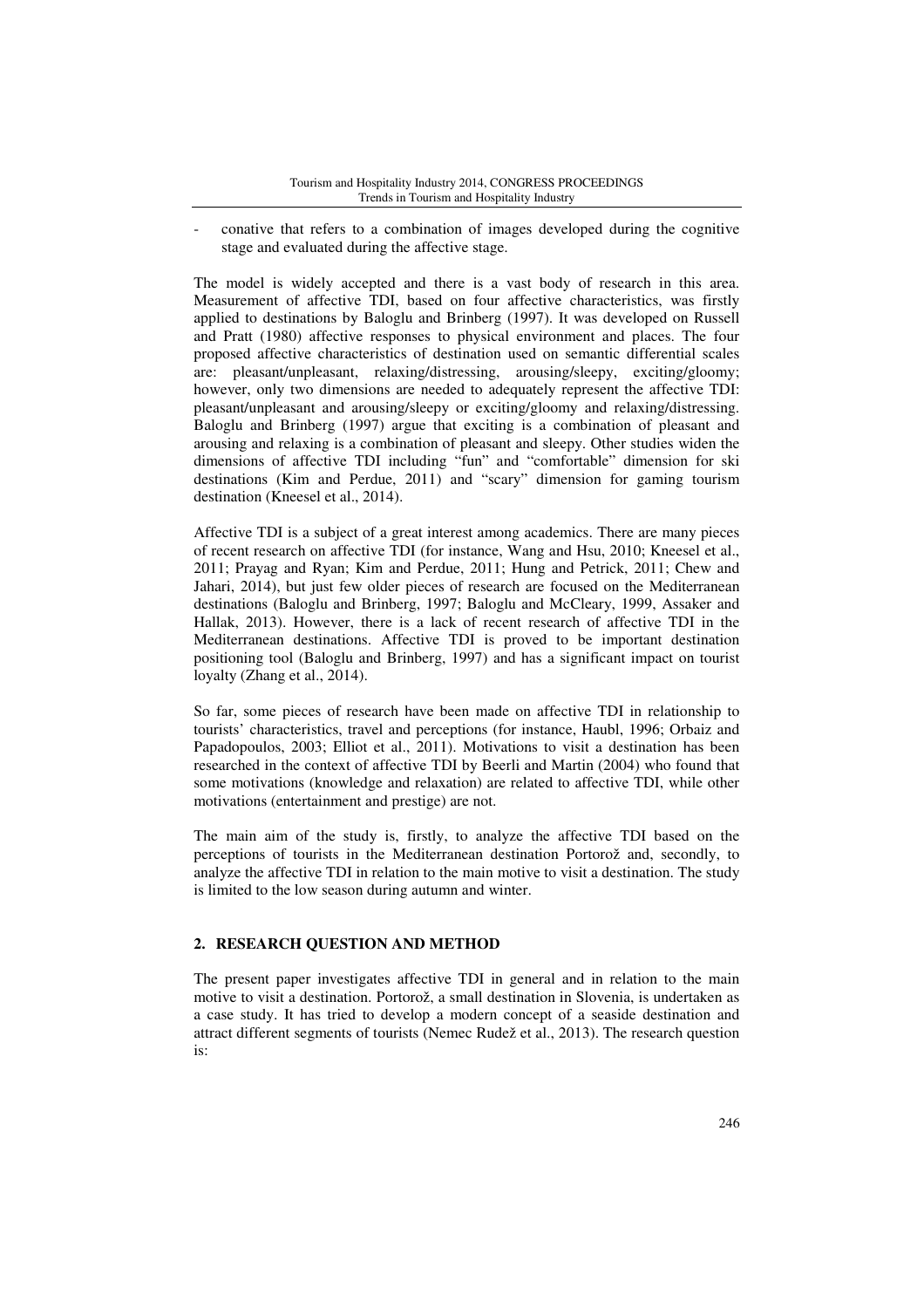How is perceived affective destination image of Portorož and how is it perceived in relation to the main motives to visit a destination?

Based on this question, the research suggests using four semantic differential scales developed by Russel and Pratt (1980) and applied to measure TDI by Baloglu and Brinberg (1997) and Baloglu and McCleary (1999). It includes four scales measuring the following destination perceptions of affective TDI: pleasant/unpleasant, relaxing/distressing, arousing/sleepy, exciting/gloomy. Although two dimensions only are needed, as discussed in the previous section, we decided to include all the four scales to compare the findings. Tourists were segmented in regard to their main motive to visit a destination. Affective TDI of the largest three segments of tourists is additionally explained.

Structured questionnaires were used to interview the tourists in selected locations in Portorož during the low season. A face to face survey was undertaken in hotels, tourist information centre and campsite between November 2011 and January 2012. The sample structure was designed in order to be comparable to the structure of tourists in accommodation establishments during the low season. Statistical data of months in the previous year were used.

The sample size consisted of 417 respondents. There were 223 (53.47 %) of women and 194 (46.52 %) of men included in the survey. The average age of respondents was 44 years. Three quarters of respondents (319) stayed at the hotel, 64 (14.7 %) in apartment, 38  $(8.7 \%)$  in private room, 3  $(0.7 \%)$  in pension, 1  $(0.2 \%)$  in campsite and 6 (1.4 %) respondents stayed in other accommodation facilities. The sample included 217 or 49.8 % of Slovenian tourists, 112 or 25.9 % of Italian tourists, 44 or 10.1 % of Austrian tourists, 44 or 10.1 % of German tourists, 4 or 0.9 % of Croatian tourists and 19 respondents from other countries.

### **3. RESULTS**

Portorož is perceived as a pleasant and relaxing destination according to its tourists (Table 1). In fact, 208 or 71.4 % tourists perceive Portorož to be a relaxing or a very relaxing destination. Similarly, 321 or 77.4 % of tourists perceive Portorož as a pleasant very pleasant destination.

| Dimension of       | $\bf(1)$ | (2)      | (3)       | (4)      | (5)      | N   | Mean    |
|--------------------|----------|----------|-----------|----------|----------|-----|---------|
| affective TDI      |          |          |           |          |          |     | (SD)    |
| Stressful $(1)$    | $\Omega$ | 17       | 102       | 106      | 192      | 417 | 4.13    |
| relaxing $(5)$     | $0\%$    | $4.2\%$  | 24.4%     | 25.4%    | 46.0%    |     | (0.92)  |
| Unpleasant(1)      |          | 10       | 83        | 93       | 228      | 415 | 4.29    |
| $/$ pleasant $(5)$ | $0.2\%$  | 2.4%     | $20.0 \%$ | $22.5\%$ | 54.9%    |     | (0.881) |
| Sleepy<br>(1)      | 23       | 86       | 169       | 90       | 48       | 416 | 3.13    |
| arousing $(5)$     | 5.5%     | $20. \%$ | 40.6%     | 21.6%    | 11.6%    |     | (1.041) |
| Boring<br>(1)      | 4        | 36       | 188       | 120      | 69       | 417 | 3.51    |
| exciting $(5)$     | $0.9\%$  | $8.6\%$  | 45.1 $%$  | 28.8%    | 16.6 $%$ |     | (0.897) |

### Table 1: **Frequencies, means and standard deviations (SD) of affective image of Portorož on four semantic differential scales**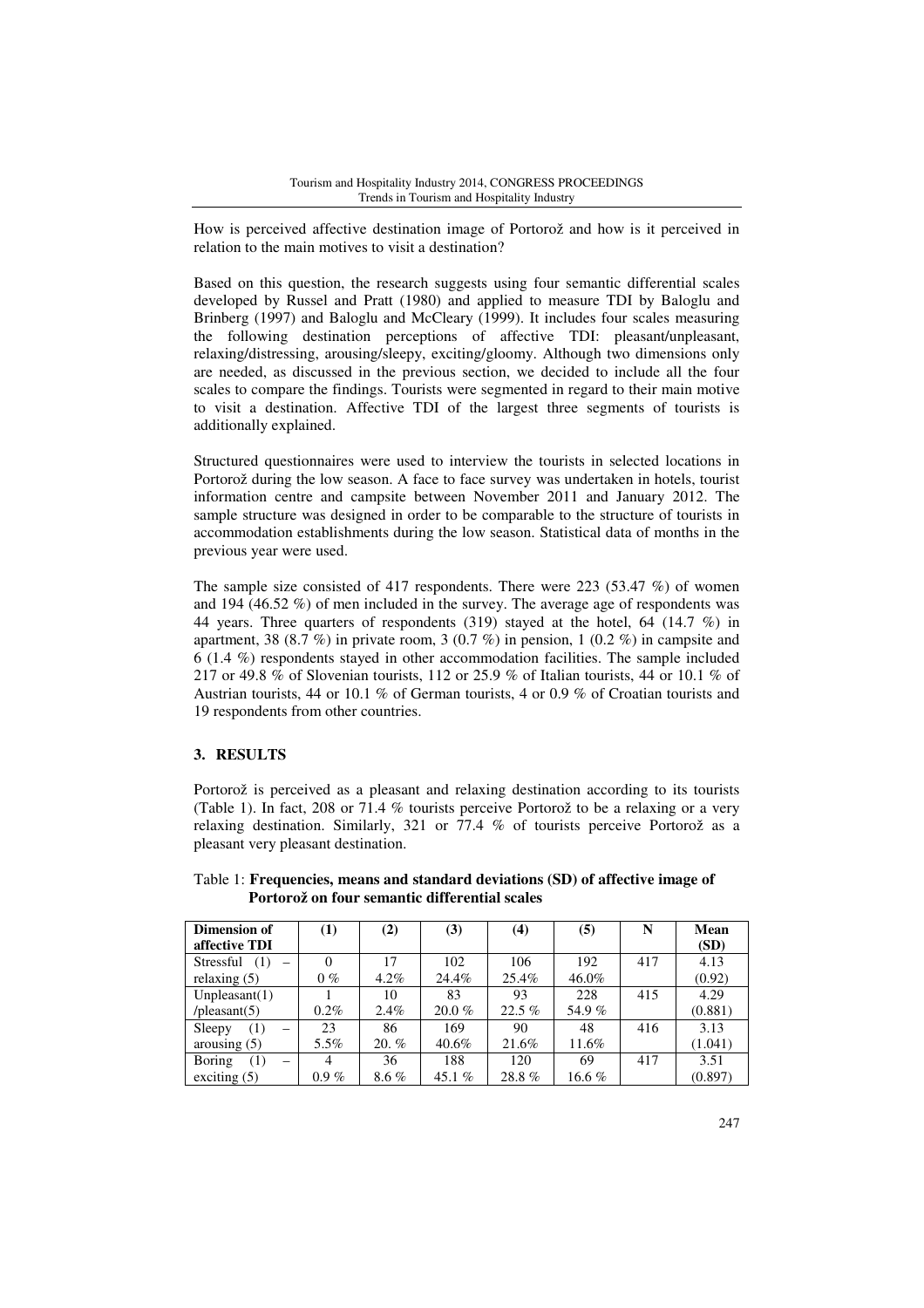Portorož is perceived as neither an arousing nor a sleepy destination (mean = 3.13). In fact, 109 or 26.2% of tourists perceive Portorož as a sleepy or a very sleepy destination (giving grade 1 or 2). B Besides, according to the mean value (mean = 3.51) and standard deviation (SD =  $0.897$ ), Portorož is perceived to be neither an exciting destination nor a boring destination. Mean scores of the four semantic differential scales are shown also in a polar graph (Figure 1 Figure 1).

Figure 1: **A polar graph for affective TDI of Portorož**



Based on the mean scores, it can be derived that the perception of exciting dimension of Portorož reflects a combination of pleasant and arousing and relaxing dimension reflects a combination of sleepy and pleasant like these combinations are already argued by Baloglu and Blinberg (1997).

Tables 2-5 show the perceptions of tourists according to their motives to visit Portorož. In regard to the main motive to visit Portorož, tourists are divided into separate motivation segments. The largest segment is represented by "relaxers" whose main motive to visit Porotorož is relaxation, followed by "entertainment segment" whose motive to visit Porotorož is relaxation, followed by "entertainment segment" whose<br>main purpose is to entertain and get new experience and "business tourists" with the main motive is related to business and education. Besides, there are also "wellness tourists" related to wellness and well-being motives and "VFR tourists"<sup>1</sup> who come to Portorož to visit friends or relatives.

Table 2 shows that 188 or 84.68 % of "relaxers" perceive Portorož as a relaxing (grade 4) or a very relaxing (grade 5) destination. Besides, more than half of "entertainment segment" (50 or 52.96 %) perceive Portorož to be a relaxing or very relaxing destination. On the other hand, only 33 or 42.86 % of "wellness tourists" perceive Portorož as a relaxing or very relaxing destination. It can be derived that the motive to visit Portorož is related to the perception of stressful/relaxing dimension.

l

<sup>&</sup>lt;sup>1</sup> VFR stays for visiting friends and relatives.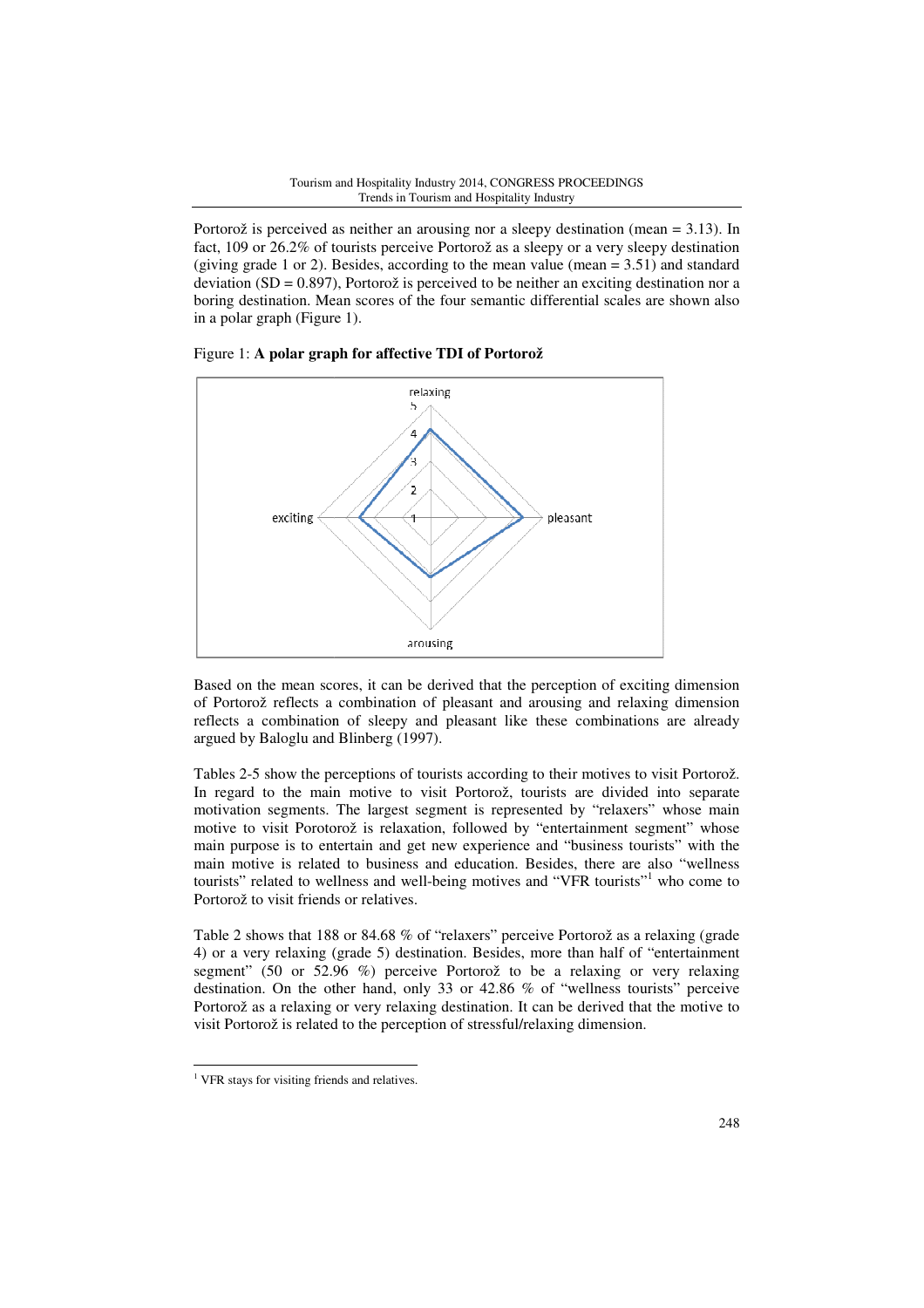|                                | N   |          |                             |          |                             |               |         |
|--------------------------------|-----|----------|-----------------------------|----------|-----------------------------|---------------|---------|
| Main motive to visit Portorož  |     | 1        | $\mathbf{2}$                | 3        | 4                           | 5             | Mean    |
| Relaxation                     | 222 | $\Omega$ | $\mathcal{D}_{\mathcal{A}}$ | 32       | 51                          | 137           | 4.45    |
|                                |     | $0\%$    | $0.9\%$                     | 14.4%    | 2.9%                        | 61.7%         | (0.770) |
| Entertainment, experience      | 95  | $\Omega$ | 6                           | 39       | 29                          | 21            | 3.86    |
|                                |     | $0\%$    | $6.3\%$                     | 41.0%    | 30.8%                       | 22.1%         | (0.890) |
| Wellness, well-being           | 28  | 0        | 2                           | 14       | 29                          |               | 3.50    |
|                                |     | $0\%$    | 7.1%                        | 50.0%    | 28.5%                       | 14.2%         | (0.839) |
| Visiting friends and relatives | 15  | 0        |                             |          | 8                           | 5             | 3.73    |
|                                |     | $0\%$    | 6.6%                        | 46.6%    | 13.3%                       | 33.3%         | (1.033) |
| Business and education         | 48  | $\Omega$ | 4                           | 10       | $\mathcal{D}_{\mathcal{L}}$ | 22            | 4.08    |
|                                |     | 0%       | 8.3%                        | 20.8%    | 25.0%                       | 45.8%         | (1.007) |
| Transit                        |     | 0        | $\Omega$                    |          |                             |               | 4.00    |
|                                |     | $0\%$    | $0.0\%$                     | $0.0\%$  | $100\%$                     | $0.0\%$       |         |
| Health and rehabilitation      | 8   | 0        | $\mathcal{D}_{\mathcal{L}}$ | $\theta$ | 3                           | $\mathcal{F}$ | 3.88    |
|                                |     | $0\%$    | 25.0                        | $0.0\%$  | 37.5%                       | 37.5%         | (1.246) |

Tourism and Hospitality Industry 2014, CONGRESS PROCEEDINGS Trends in Tourism and Hospitality Industry

Table 2: **Stressful/relaxing dimension of affective TDI on a five-point Likert-type scale according to the main motive of tourists to visit Portorož** 

Table 3 exhibits that 192 or 87.1% of "relaxers" perceive Portorož as a pleasant or very pleasant destination (giving grade 4 or 5). Lower mean value gave "entertainment segment" since only 64 or 68.1 % of them perceive Portorož to be a pleasant or very pleasant destination. Lower mean values have "wellness tourists" and "VFR tourists".

|                                | N   |          |              |         |                               |          |         |
|--------------------------------|-----|----------|--------------|---------|-------------------------------|----------|---------|
| Main motive to visit Portorož  |     | 1        | $\mathbf{2}$ | 3       | 4                             | 5        | Mean    |
| Relaxation                     | 221 |          | $\Omega$     | 28      | 43                            | 149      | 4.35    |
|                                |     | $0.4\%$  | $0.0\%$      | 12.7%   | 19.7%                         | 67.4%    | (0.748) |
| Entertainment, experience      | 94  | $\theta$ | 4            | 26      | 31                            | 33       | 3.99    |
|                                |     | $0.0\%$  | $4.2\%$      | 27.7%   | 33%                           | $35.1\%$ | (0.898) |
| Wellness, well-being           | 28  | 0        | 0            | 12      |                               | 9        | 3.89    |
|                                |     | $0.0\%$  | $0.0\%$      | 42.9%   | 25%                           | $32. \%$ | (0.875) |
| Visiting friends and relatives | 15  | 0        |              | 6       |                               |          | 3.93    |
|                                |     | $0.0\%$  | $6.7\%$      | 40.0%   | $6.7\%$                       | 46.6%    | (1.100) |
| Business and education         | 48  | 0        | 4            | 10      | 9                             | 25       | 4.15    |
|                                |     | $0.0\%$  | 8.3%         | 20.8%   | 18.8                          | 52.1%    | (1.031) |
| Transit                        | 1   | 0        | $\theta$     | 0       | 0                             |          | 5.00    |
|                                |     | $0.0\%$  | $0.0\%$      | $0.0\%$ | $0.0\%$                       | $100\%$  |         |
| Health and rehabilitation      | 8   | 0        |              |         | $\mathfrak{D}_{\mathfrak{p}}$ | 4        | 4.13    |
|                                |     | $0.0\%$  | 12.5%        | 12.5%   | 25%                           | 50%      | (1.126) |

Table 3: **Unpleasant/pleasant dimension of affective TDI on a five-point Likerttype scale according to the main motive of tourists to visit Portorož**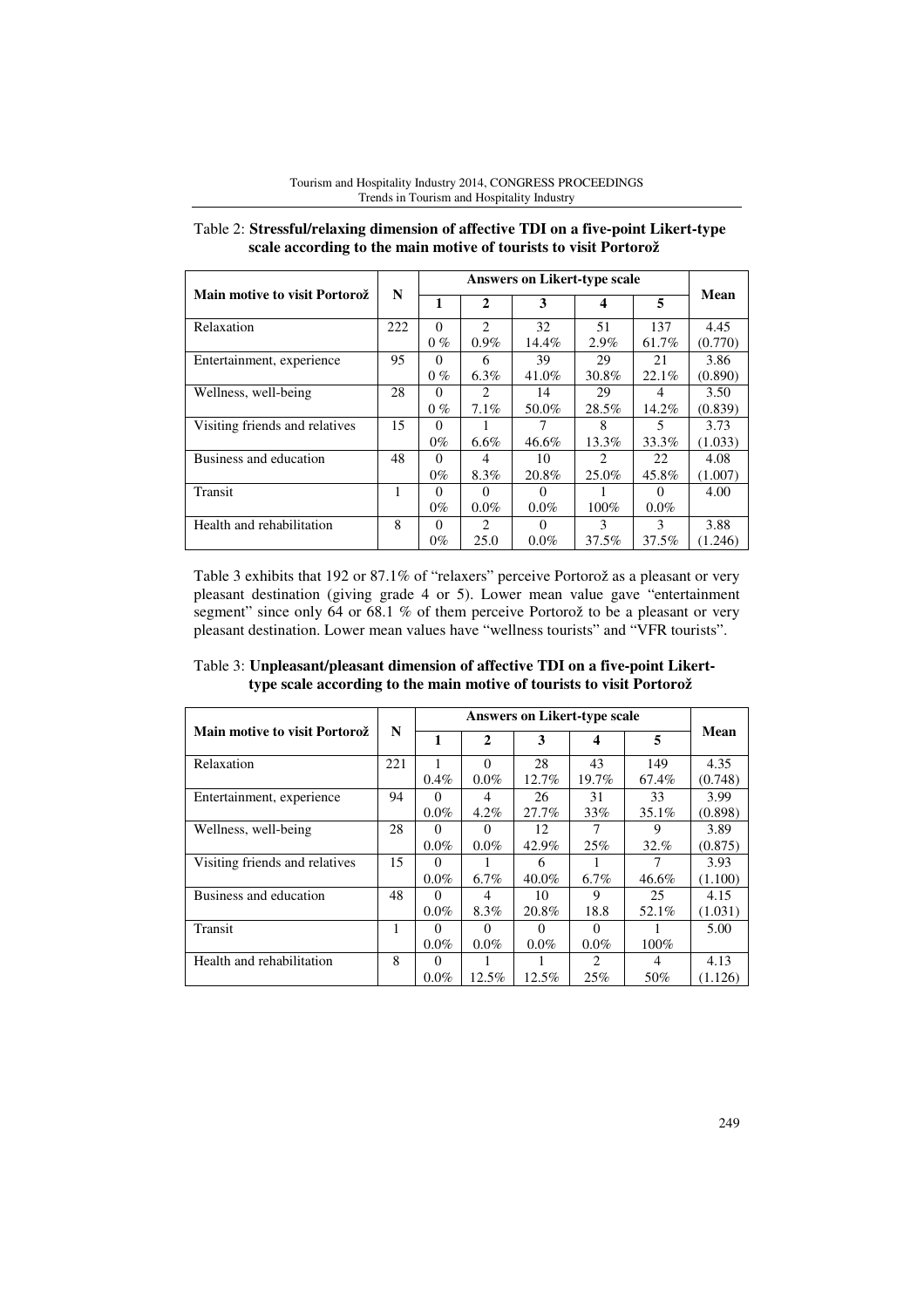#### Tourism and Hospitality Industry 2014, CONGRESS PROCEEDINGS Trends in Tourism and Hospitality Industry

Only 72 or 32.4% of "relaxers" perceive Portorož as an arousing or very arousing destination (giving grade 4 or 5), meanwhile only 57 or 25.7% of them perceive Portorož to be a sleepy or very sleepy destination (giving grade 1 or 2) (Table 4). Portorož is not perceived as an arousing destination among "wellness tourists" (mean = 2.93) since 8 or 28.6% of them perceive Portorož as a sleepy or very sleepy destination (grade 1 or 2) and 14 or 50% of them perceive Portorož to be neither a sleepy nor an arousing destination (grade 3). However, Portorož performs better in regard to "entertainment segment" (mean = 3.36). Indeed, 46 or 48.9% of them perceive Portorož as an arousing or very arousing destination (giving grade 4 or 5).

|                                | N   | <b>Answers on Likert-type scale</b> |                               |         |                             |                             |         |
|--------------------------------|-----|-------------------------------------|-------------------------------|---------|-----------------------------|-----------------------------|---------|
| Main motive to visit Portorož  |     |                                     | $\mathbf{2}$                  | 3       | 4                           | 5                           | Mean    |
| Relaxation                     | 222 | 16                                  | 41                            | 94      | 46                          | 26                          | 3.11    |
|                                |     | 7.2%                                | 18.5%                         | 42.3%   | 20.7%                       | 11.7%                       | (1.067) |
| Entertainment, experience      | 94  | $\mathfrak{D}_{\mathfrak{p}}$       | 21                            | 25      | 33                          | 13                          | 3.36    |
|                                |     | 2.1%                                | 22.3%                         | 26.6%   | 35.1%                       | 13.8%                       | (1.067) |
| Wellness, well-being           | 28  | 3                                   | 5                             | 14      | 3                           | $\mathcal{F}$               | 2.93    |
|                                |     | $10.7\%$                            | 17.9%                         | 50%     | 10.7%                       | $10.7\%$                    | (1.086) |
| Visiting friends and relatives | 15  | 0                                   | $\mathfrak{D}_{\mathfrak{p}}$ | 8       | $\mathcal{D}_{\mathcal{L}}$ | 3                           | 3.40    |
|                                |     | $0.0\%$                             | 13.3%                         | 53.4%   | 13.3%                       | 20.%                        | (0.986) |
| Business and education         | 48  | $\mathfrak{D}_{\mathfrak{p}}$       | 14                            | 23      | 7                           | $\mathcal{D}_{\mathcal{L}}$ | 2.85    |
|                                |     | $4.1\%$                             | 29.2%                         | 47.9%   | 14.7%                       | $4.1\%$                     | (0.875) |
| Transit                        | 1   | $\theta$                            | 0                             |         | $\theta$                    | $\theta$                    | 1.00    |
|                                |     | $0.0\%$                             | $0.0\%$                       | $100\%$ | $0.0\%$                     | $0.0\%$                     |         |
| Health and rehabilitation      | 8   | 0                                   | 3                             | 4       | 0                           |                             | 2.88    |
|                                |     | $0.0\%$                             | 37.5%                         | 50.0%   | $0.0\%$                     | 12.5%                       | (0.991) |

Table 4: **Sleepy/arousing dimension of affective TDI on a five-point Likert-type scale according to the main motive of tourists to visit Portorož** 

Regardless to the main motive to visit the destination (except transit), tourists perceive Portorož generally to be neither a boring noran exciting destination. Portorož is not perceived as an exciting destination among "relaxers" (mean value = 3.68). Moreover, 11 or 73.3% of "VFR tourists" perceive Portorož as neither a boring nor an exciting destination (grade 3). Similarly, 17 or 60.7% of "wellness tourists" and 95 or 43.0% of "relaxers" gave grade 3 to this dimension.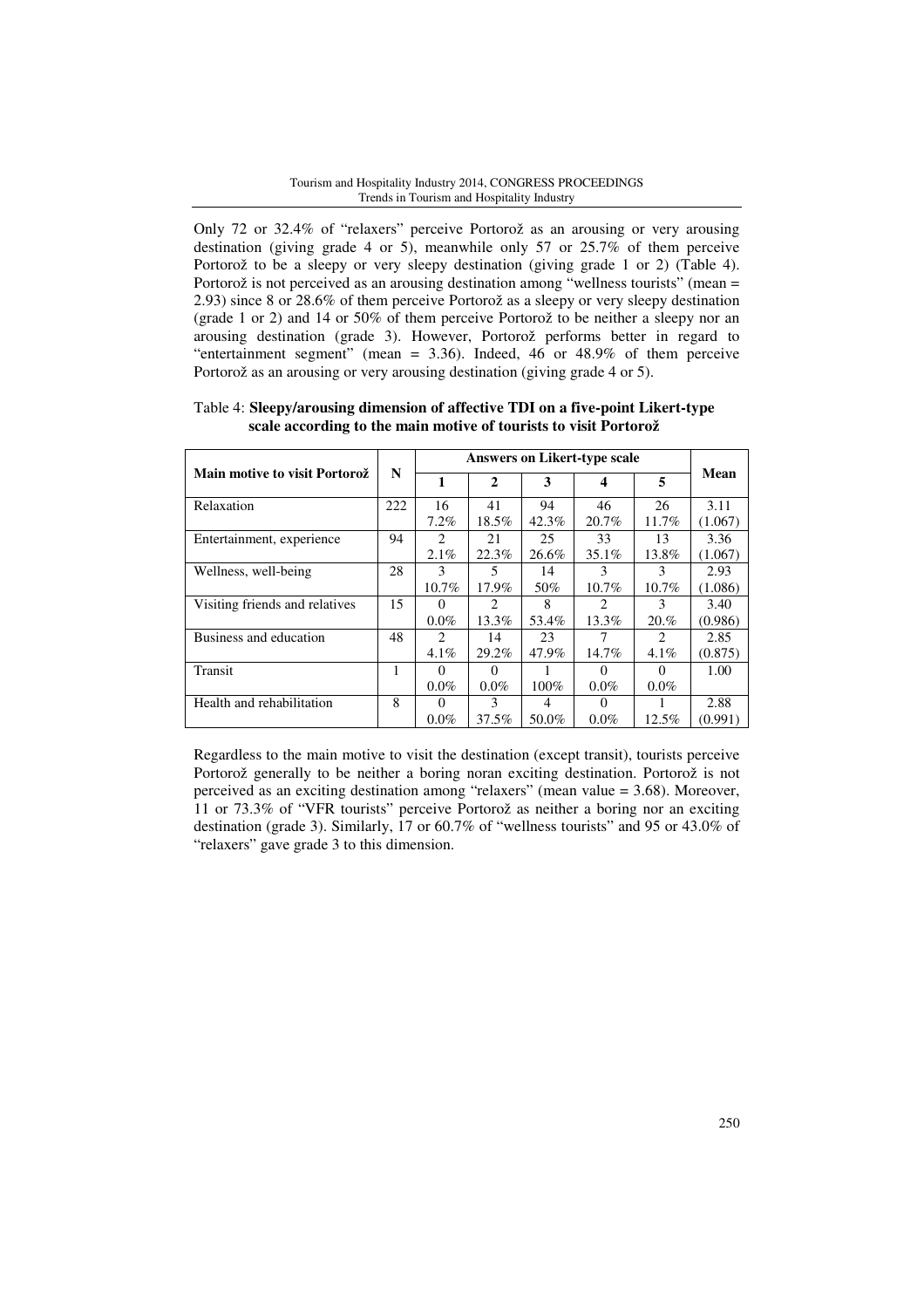|                                | N   |                             |              |          |          |                               |         |
|--------------------------------|-----|-----------------------------|--------------|----------|----------|-------------------------------|---------|
| Main motive to visit Portorož  |     | 1                           | $\mathbf{2}$ | 3        | 4        | 5                             | Mean    |
| Relaxation                     | 222 | $\mathfrak{D}$              | 9            | 95       | 68       | 48                            | 3.68    |
|                                |     | $0.1\%$                     | $4.3\%$      | 43.0%    | 30.8%    | 21.8%                         | (0.888) |
| Entertainment, experience      | 95  | $\Omega$                    | 12           | 35       | 39       | 9                             | 3.47    |
|                                |     | $0.0\%$                     | 12.6%        | 36.8%    | 41.1%    | 9.4%                          | (0.836) |
| Wellness, well-being           | 28  | $\mathcal{D}_{\mathcal{L}}$ |              | 17       | 6        | $\mathfrak{D}_{\mathfrak{p}}$ | 3.18    |
|                                |     | 7.1%                        | $3.6\%$      | 60.7%    | 21.5%    | 7.1%                          | (0.905) |
| Visiting friends and relatives | 15  | $\Omega$                    |              | 11       | 2        |                               | 3.20    |
|                                |     | $0.0\%$                     | $6.7\%$      | 73.3%    | 13.3%    | $6.7\%$                       | (0.676) |
| Business and education         | 48  | 0                           | 10           | 26       |          | 8                             | 3.21    |
|                                |     | $0.0\%$                     | 20.8%        | 54.2%    | 8.3%     | 16.7%                         | (0.967) |
| Transit                        |     | $\theta$                    | $\theta$     | $\theta$ |          | $\theta$                      | 4.00    |
|                                |     | $0.0\%$                     | $0.0\%$      | $0.0\%$  | 100.0%   | $0.0\%$                       |         |
| Health and rehabilitation      | 8   | $\Omega$                    | 3            | 4        | $\Omega$ |                               | 2.88    |
|                                |     | $0.0\%$                     | 37.5%        | 50.0%    | $0.0\%$  | 12.5%                         | (0.991) |

Table 5: Boring/exciting dimension of affective tourism destination image on a five-point Likert-type scale according to the main motive of tourists to **visit Portorož**

Affective TDI of the largest three segments of tourists is further analyzed. Polar graphs (Figure 2, Figure 3 and Figure 4) show positive dimension of the bipolar scales for the three segments. Insight into the three largest segments shows that "relaxers" (Figure 2) perceive Portorož mostly as a relaxing destination which is in line with the aim of the destination positioning. Although relaxing would be a combination of exciting and arousing, following Baloglu and Blinberg (1997), relaxing dimension has higher mean scores that the other two dimensions.



Figure 2: A polar graph of affective tourism destination image for "relaxers"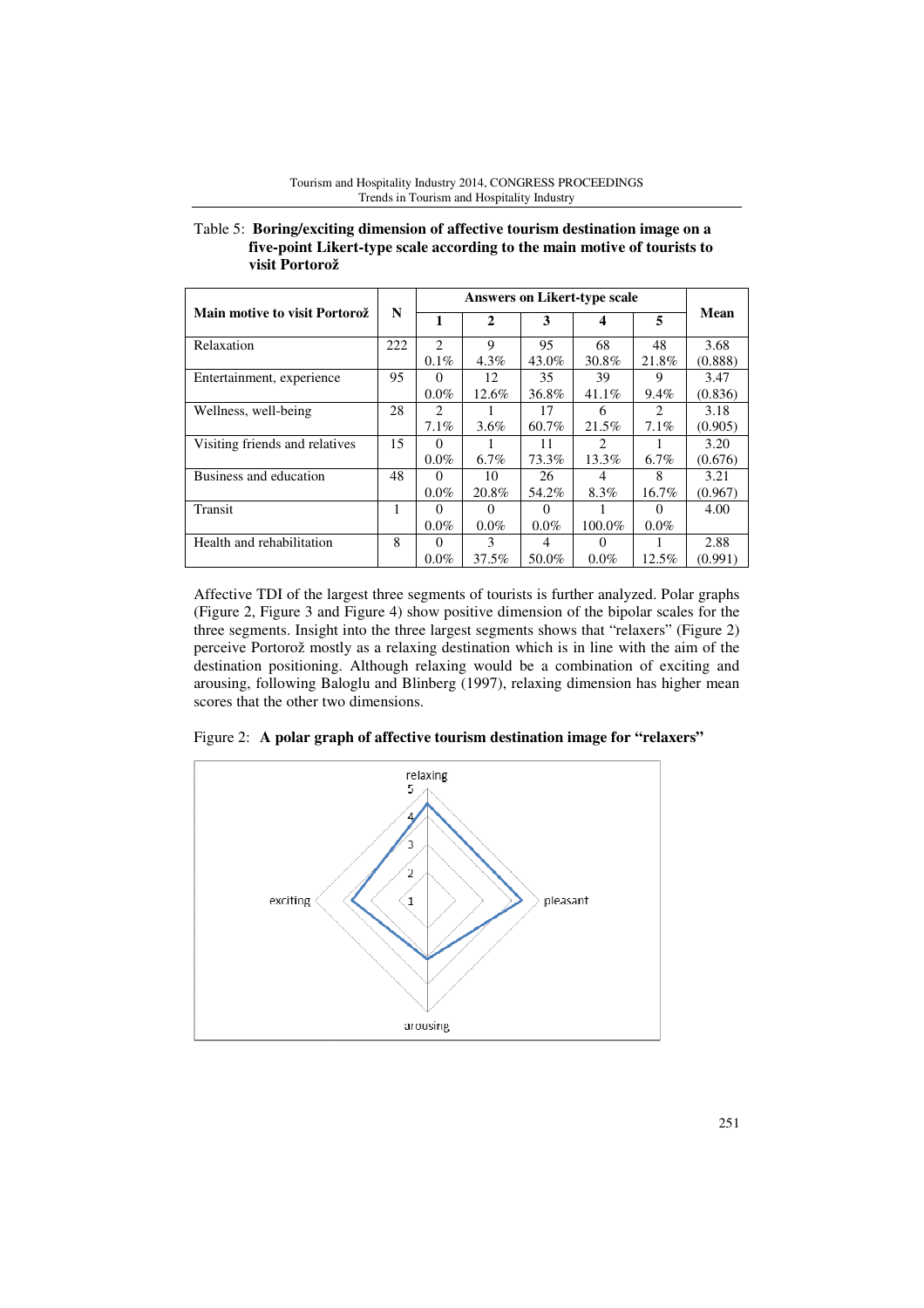"Entertainment segment" perceives Portorož mostly as a pleasant destination (Figure 3) although it would be more desirable that this segment would perceive Portorož as more exciting and arousing destination. It can be derived that Portorož has to put the efforts towards the design and promotion of tourism products related with arousing dimension to attract this segment.

Figure 3: A polar graph of affective tourism destination image for **"entertainment segment"**



Figure 4: A polar graph of affective tourism destination image for "business" **tourists"**

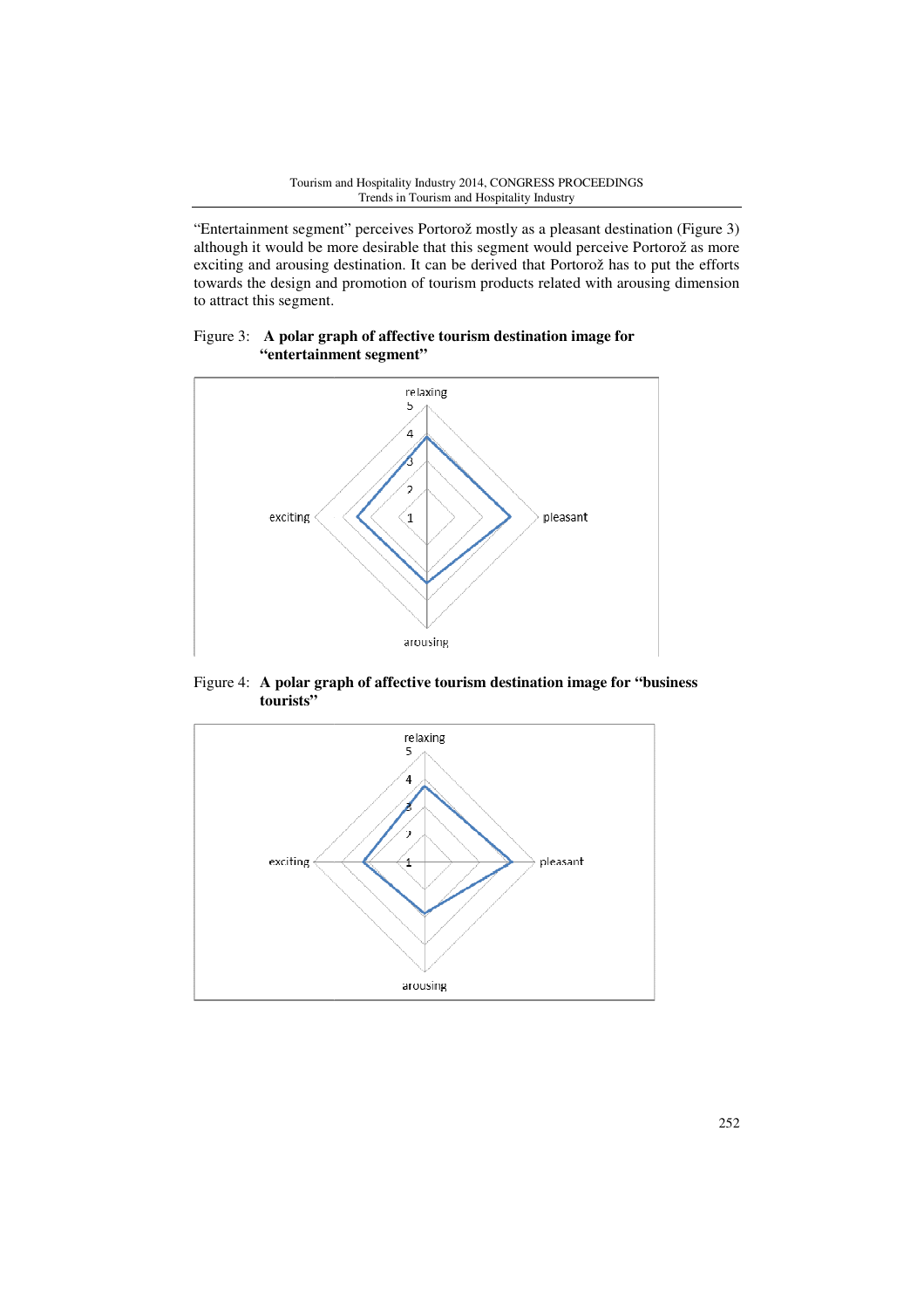Compared to other two segments, mean values of "business tourists" are lower (Figure 4). However, "business tourists" perceive Portorož mostly as a pleasant destination. Since more and more tourists combine business visits with pleasant vacations and, thus, prolong their stay in destination, it would be advisable to develop tourism products that would enhance TDI in the view of "business tourists".

### **4. CONCLUSIONS**

The paper has attempted to provide empirical evidence of affective TDI among tourists of Portorož. Using a descriptive statistics, identification of affective TDI of Portorož is derived. It is indicated to be a pleasant and relaxing tourism destination but neither an arousing nor an exciting one. Notwithstanding, following Kotler's classification of destination image, it can be derived that Portorož has a positive affective TDI. Findings indicate that perceptions of affective TDI might be having an influence on overall destination perceptions.

The findings emphasized the diversity of affective TDI among tourists with different motive to visit Portorož. Excluding the smallest two segments (related to the main motive of transit and health and rehabilitation), "wellness tourists" gave in general the lowest grade on the bipolar scales (except for sleepy/arousing dimension). "Relaxers" gave the highest grade to all dimensions. Considering the mean values, it can be derived that "relaxers" perceive Portorož better than other tourists. However, this conclusion comprises a limitation that no dependent-samples t-test was undertaken and such comparisons are made only on mean value comparison. Regarding the largest three segments, the most efforts should be focused on tourism products that would increase the perception of arousing dimension of TDI and to "business tourists".

The findings can assist tourism managers, tourism marketers and destination policy makers to gain an understanding of affective TDI. The study suggests, firstly, to put efforts to develop tourism products and promotion that would enhance affective TDI of Portorož mostly in direction to develop and/or better express arousing and exciting dimensions, and, secondly, to include TDI research in the design of destination strategy. Notwithstanding, any attempt to enhance affective TDI will reposition the destination only in the long term period.

### **5. LIMITATIONS AND FURTHER RESEARCH**

A few limitations of this study should be addressed. Firstly, since every destination is unique, the results are specific to the given destination and the applicability of the affective TDI to other destinations is not possible. Secondly, as already noted above, analysis of results is limited to descriptive statistics not making possible to reveal statistically significant differences between tourists with different motives to visit destination. Thirdly, the findings are based on the affective TDI in the low season between November and January when the study was undertaken. So, the findings are not intended to be generalized since other seasons might reflect different affective TDI.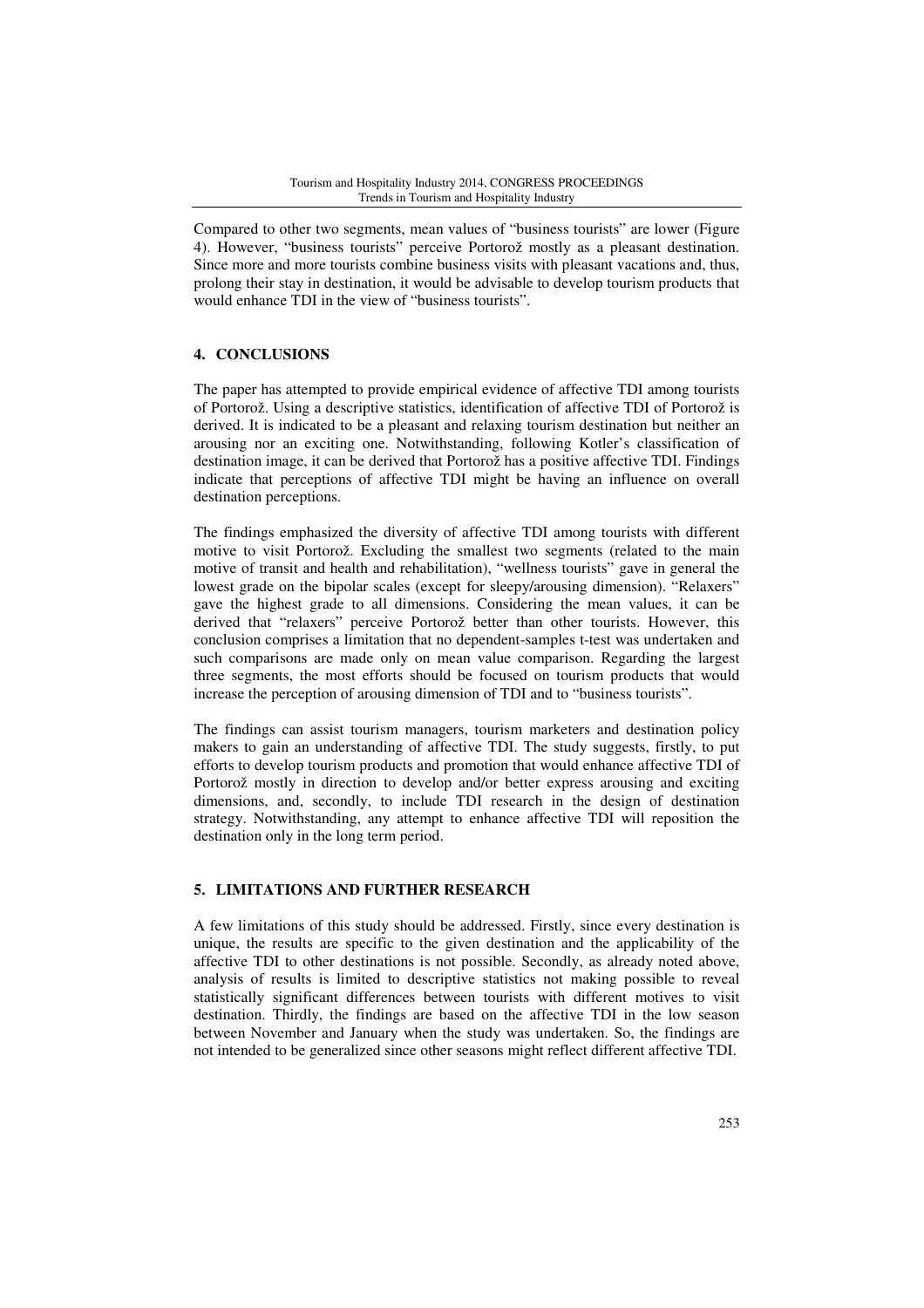Although the present paper sheds some light on affective TDI, there is still required further research to fully understand TDI of Portorož. There is a need for longitudinal research of affective TDI. Moreover, a more detailed investigation can to examine potential factors that influence affective TDI. Further research that would include cognitive and conative TDI of Portorož, could equip tourism managers and destination policy makers with the holistic understanding and knowledge on TDI.

### **REFERENCES**

- Aasaker, G., Hallak, R., "Moderating Effects of Tourists' Novelty-Seeking Tendencies on Destination Image, Visitor Satisfaction, and Short- and Long-Term Revisit Intentions", *Journal of Travel Research*, 52(2), 2013, 600-613.
- Baloglu, S., Brinberg, D., "Affective Images of Tourism destinations", *Journal of Travel research*, 25 (4), 1997, 11-15.
- Baloglu, S., McCleary, K. W., "U.S: International Pleasure Travelers' Images of Four Mediterranean Destinations: A Comparison of Tourists and Nontourists", *Journal of Travel Research*, 38 (2), 1999, 144-152.
- Beerli, A., Martin, J. D., "Tourists' characteristics and the perceived image of tourist destinations: a quantitative analysis- a case study of Lanzarote, Spain", *Tourism Management*, 31 (3), 2004, 623- 636.
- Chew, E. Y., T., Jahari, S. A., "Destination image as a mediator between perceived risks and revisit intention: A case of post-disaster Japan", *Tourism Management*, 40(1), 2014, 382-393.
- Chi, C. G-Q., Qu, H., "Examining the structural relationships of destination image, tourist satisfaction and destination loyalty: An integrated approach", *Tourism Management*, 29 (4), 2008, 624–636.
- Elliot, S., Papadopoulos, N., Kim, S. S., "An Integrative Model of Place Image: Exploring Relationship between Destination, Product, and Country Images", *Journal of Travel Research*,50 (5), 2011, 520-534.
- Echter, C. M., Ritchie, J.R. B., "The Meaning and Measurement of destination Image", *The Journal of Tourism Studies*, 14 (1), 2003, 37-48.
- Gallarza, M. G., Saura, I. G., Garcia, H. C., "Destination image: Towards a Conceptual Framework", *Annals of Tourism Research*, 29 (1), 2001, 56-78.
- Gartner W., C., "Image formation process*", Journal of Travel and Tourism Marketing,* 2(2/3), 1993, 191- 215.
- Gartner, W. C., Konecnik Ruzzier, M., "Tourism Destination Brand Equity Dimensions: Renewal versus Repeat Market", *Annals of Tourism Research*, 50 (5), 2011, 471-481.
- Haubl, G., A., "Cross-National Investigation of the Effects of Country-of-Origin and Brand Name on the Evaluation of a New Cat", *International Marketing Review*, 24 (6), 1996,76-97.
- Henderson, J., "Uniquely Singapore? A case study in destination branding", *Journal of Vacation Marketing*, 13 (3), 2007, 261-265.
- Hung, K., Petrick, J. F., "The Role of Self- and Functional Congruity in Cruising Intentions", *Journal of Tourism Research*, 50(1), 2011, 100-112.
- Kim, D., Perdue, R. R., "The Influence of Image on Destination Attractiveness", *Journal of Travel & Tourism Marketing*, 28(3), 2011, 225-239.
- Kneesel, E., Baloglu, S., Millar, M., "Gaming Destination Images: Implications for Branding", Journal of Travel Research, 49(1), 2011, 68-78.
- Kotler, P., Haider D. H., Rein, I., *Marketing Places: Attracting Investment, Industry, and Tourism to Cities, States, and* Nations, New York: The Free Press,1993.
- Kotler, P., Asplund, C., Rein, I., Haider, D. H., *Marketing Places Europe: How to Attracting Investment, Industries, Residents and Tourists to Cities, Communities, Regions and Nations in Europe*. London: Prentice Hall, 1999.
- Orbaiz, M.L., Papadopoulos, N., "Toward a Model of Consumer Receptivity of Foreign and Domestic Products", *Journal of International Consumer Marketing*, 15 (3), 2003, 101-126.
- Prayag, G., Ryan, C. Relationship between the 'push' and 'pull' factors of a tourist destination: the role of nationality - an analytical qualitative research approach, *Current Issues in Tourism*, 14(2), 2011, 121-143.
- Prayag, G., "Paradise for who? Segmenting Tourists' Satisfaction with Cognitive Image and Predicting Behavioural Loyalty", *International Journal of Tourism Research*, 14 (1), 2012, 1-15